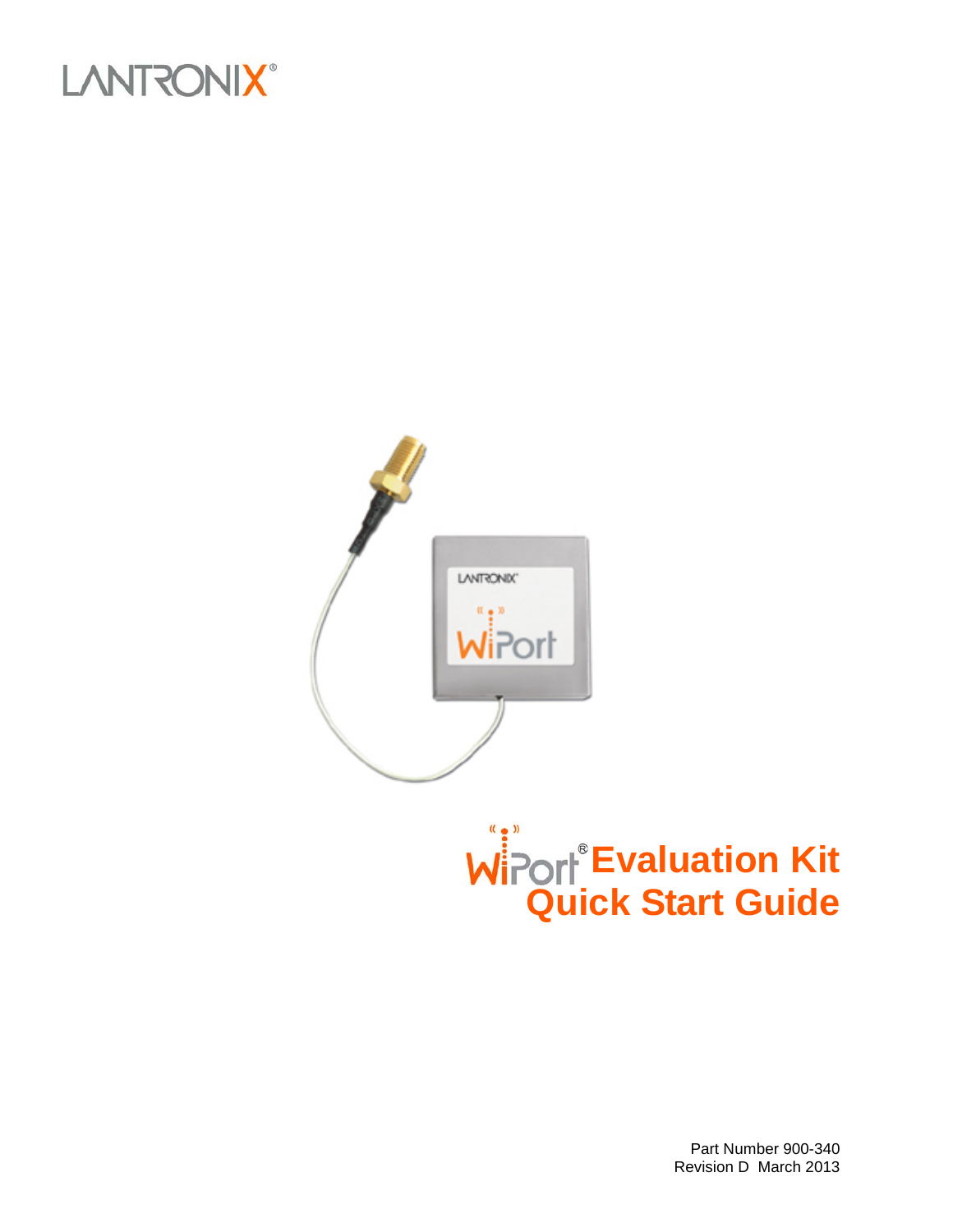## <span id="page-1-0"></span>**Contents**

### <span id="page-1-1"></span>**Introduction**

Thank you for your decision to purchase the WiPort Evaluation Kit from Lantronix. Use this Quick Start as a handy reference for the initial setup of the WiPort. It takes you step by step through hardware setup and the initial configuration.

## <span id="page-1-2"></span>**Evaluation Kit Contents**

| Part #        | <b>Component Description</b>           |
|---------------|----------------------------------------|
| WPxxxxxxxx-xx | WiPort                                 |
| 080-310       | WiPort evaluation board                |
|               |                                        |
| 520-072       | 3.3V wall-mount power supply AC/DC, 1A |
|               |                                        |
| 500-xxx       | RS-232, DB9F/F, 10ft, null modem cable |
| 500-107       | CAT5e UTP RJ45M/M Ethernet cable       |

## <span id="page-1-4"></span><span id="page-1-3"></span>**What You Need to Know**

### **Hardware Address**

You need to know the unit's hardware address (also known as MAC address). It is on the product label, in the format: 00-20-4a-XX-XX-XX, where the XXs are unique numbers assigned to the product.

<span id="page-1-5"></span>*Hardware Address:* **00-20-4a-\_\_\_\_\_-\_\_\_\_\_-\_\_\_\_\_**

### **IP Address**

Your WiPort must have a unique IP address on your network. By default, the device is DHCP-enabled and automatically assigned an IP address (on DHCP-enabled networks). If assigning a static IP address, make note of it. The systems administrator generally provides the IP address, subnet mask, and gateway. The IP address must be within a valid range, unique to your network, and in the same subnet as your PC.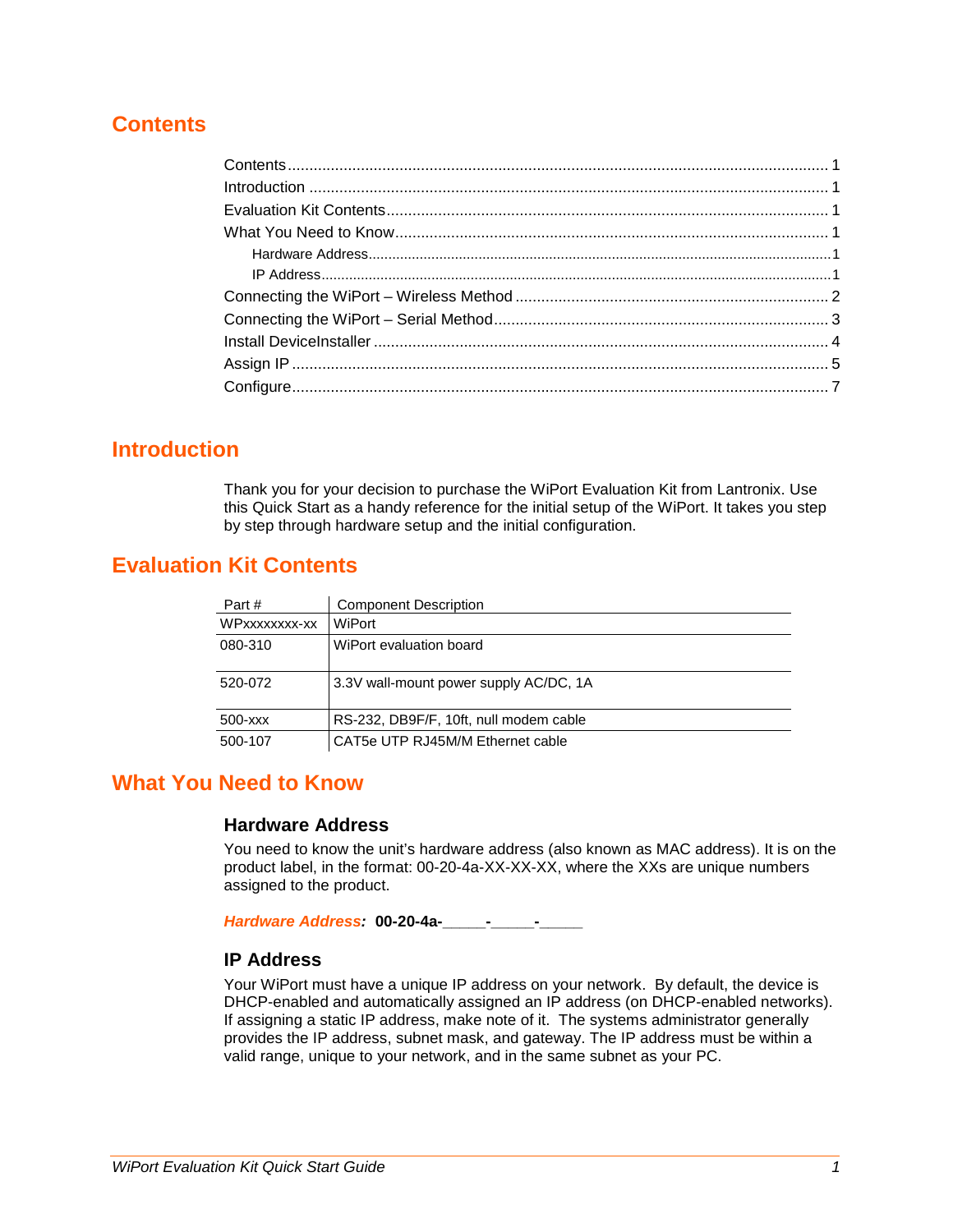| <b>IP Address:</b>  |  |  |
|---------------------|--|--|
| <b>Subnet Mask:</b> |  |  |

#### Gateway:

If the network is not DHCP-enabled or a static IP address is preferred, there are several options for assigning an IP to your unit. We recommend that you connect the WiPort to the network and assign the IP address using DeviceInstaller software, which is available for download from the Lantronix website. For information on other methods, see the *WiPort User Guide*.

## <span id="page-2-0"></span>**Connecting the WiPort – Wireless Method**

To get started, establish a wireless connection between a desktop or laptop with a wireless card to the WiPort Evaluation Board. This permits the configuration of the WiPort to work on your network.

*Note: To connect using the WiPort NR, refer to [Connecting the WiPort –](#page-3-0) Serial [Method](#page-3-0) on page [3.](#page-3-0)*

- 1. Verify the wireless card is inserted correctly in the PC or laptop. Ensure the wireless card's drivers and utilities are installed. Change and save the client manager to the following settings:
	- Channel 11
	- Disable encryption
	- Disable authentication
	- Ad-Hoc network
	- Network name set to: LTRX\_IBSS
	- Open association (if option is available)
	- DHCP-enabled
- 2. Select the appropriate power plug adaptor for your geographical location. Insert it into the slot on the Universal Power Supply; then plug the power supply into an outlet.



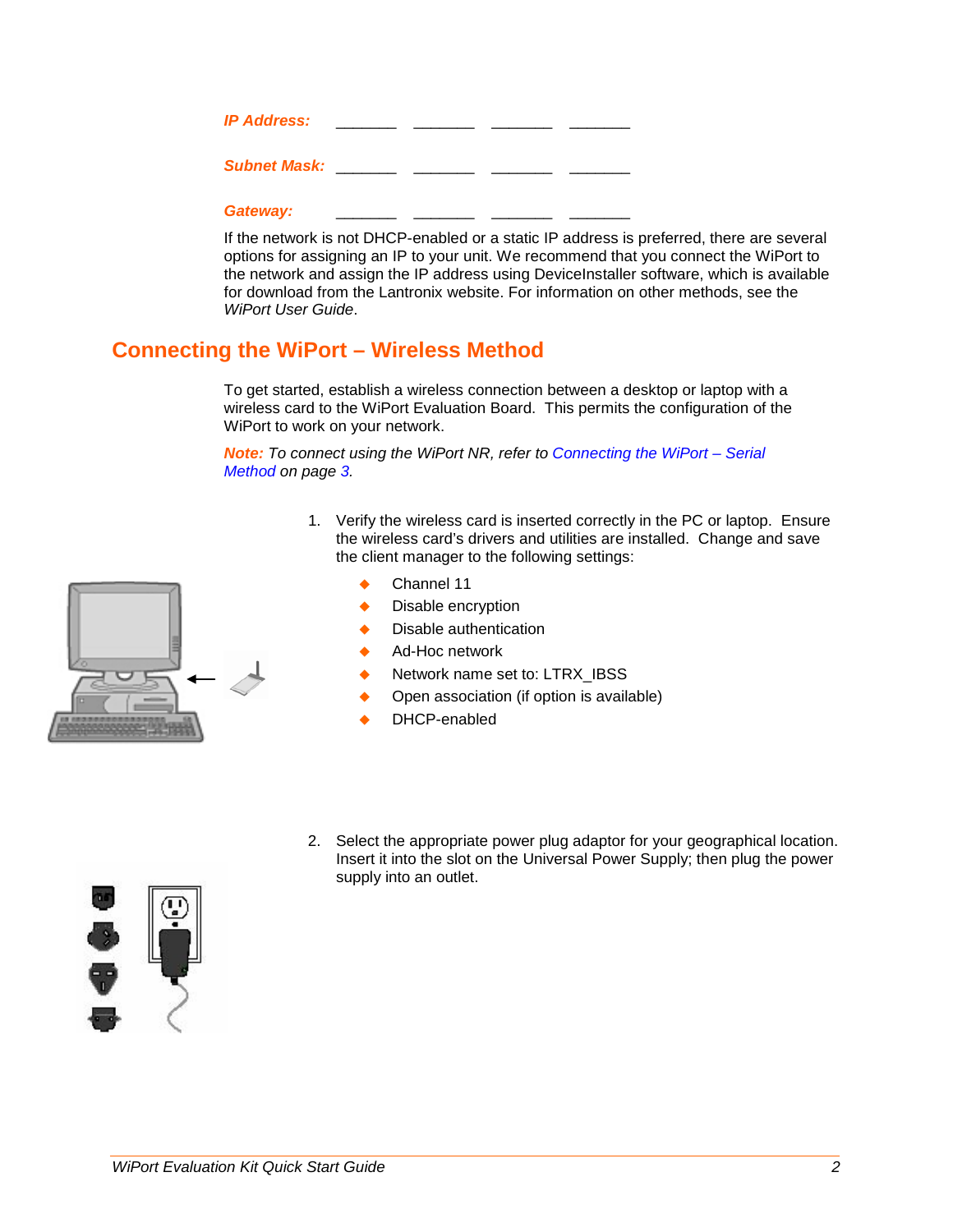- $\blacksquare$
- 3. Connect the Universal Power Supply to the WiPort Evaluation Board.

4. The WiPort is ready for configuration using DeviceInstaller. The final setup should look like this:



# <span id="page-3-0"></span>**Connecting the WiPort – Serial Method**

In the event that your laptop or desktop is not equipped with a wireless card, begin the initial configuration of the WiPort using the serial method. After configuring the WiPort for wireless network access, disconnect the desktop's serial connection to the device.

> 1. Connect one end of the supplied DB9F/F serial cable to the serial port on the laptop or desktop.





2. Connect the other end of the supplied DB9F/F serial cable to Port 0 on the WiPort.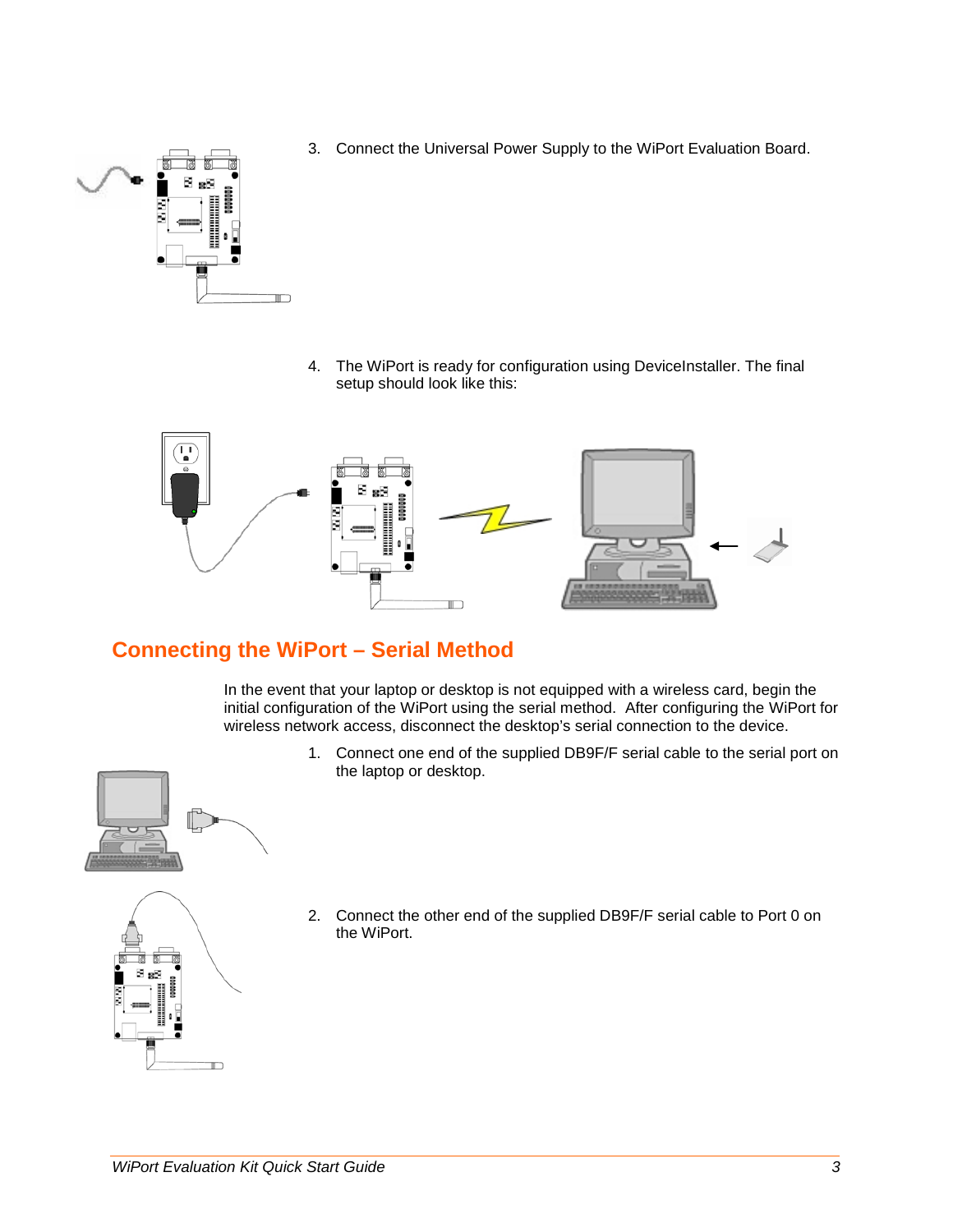

3. Select the appropriate power plug adaptor for your geographical location. Insert it into the slot on the Universal Power Supply; then plug the power supply into an outlet.



4. Connect the Universal Power Supply to the WiPort Evaluation Board.

5. The WiPort is ready for configuration using Serial Mode. Refer to the *WiPort User Guide* for information on configuring the WiPort using this method. The final setup should look like this:



### <span id="page-4-0"></span>**Install DeviceInstaller**

Use DeviceInstaller to configure the IP address and other network parameters when a wireless connection is established between the WiPort and a laptop or desktop equipped with a wireless card.

*Note: You will need a Windows PC running Lantronix DeviceInstaller 4.2 or higher.* 

- 1. Download the latest version of DeviceInstaller from [www.lantronix.com/downloads.](http://www.lantronix.com/downloads)
- 2. Run the executable to start the installation process.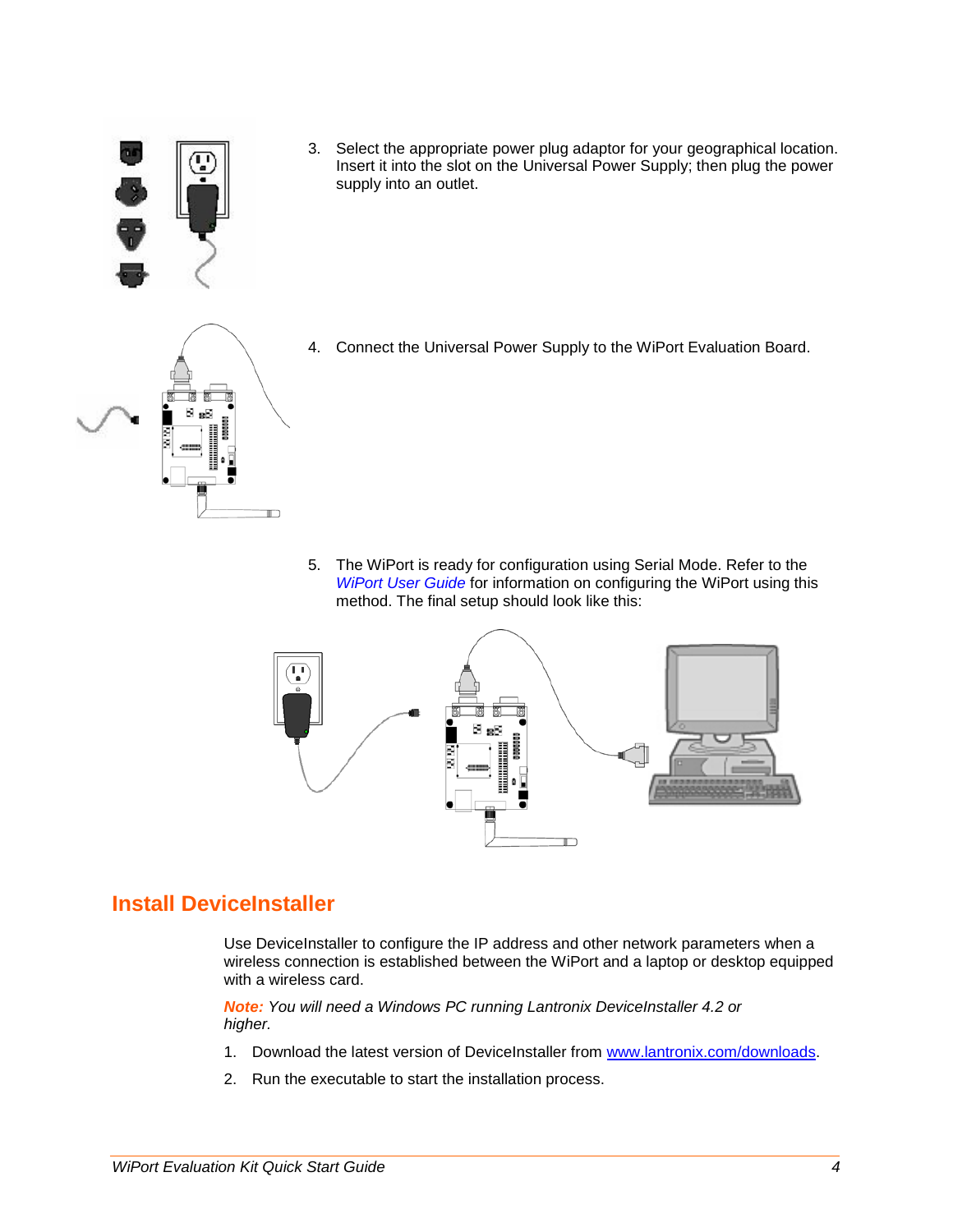3. Respond to the installation wizard prompts. (If prompted to select an installation type, select Typical.)

*Note: For more information about DeviceInstaller, see the [DeviceInstaller Online](http://www.lantronix.com/support/webhelp/device-installer/Default.htm)  [Help.](http://www.lantronix.com/support/webhelp/device-installer/Default.htm)* 

## <span id="page-5-0"></span>**Assign IP**

The unit's IP address is normally set for DHCP at the factory. The hardware address is on the product label. The unit is DHCP enabled as the default. Change the IP address if you do not want the network to automatically assign an IP address to the WiPort.

1. Click **StartPrograms LantronixDeviceInstallerDeviceInstaller.** If your PC has more than one network adapter, a message displays. Select an adapter and click **OK**.

*Note: If the unit already has an IP address (e.g., DHCP has assigned an IP address), click the Search icon and select the unit from the list of Lantronix device servers on the local network.*

- 2. Click the **Assign IP** icon **Assign IP**
- 3. If prompted, enter the hardware address (on the product label) in the format 00-20- 4a-XX-XX-XX, where the XXs are unique numbers assigned to the product. Click **Next**.

| <b>Device Identification</b>                                                                                                            |  |
|-----------------------------------------------------------------------------------------------------------------------------------------|--|
| Enter the hardware address of the device. This is typically printed on<br>the back panel of the device in the form "12-34-56-78-9A-BC". |  |
| 00-20-4a-41-13-D9                                                                                                                       |  |

4. Select **Assign a specific IP address** and click **Next**.

| <b>Assignment Method</b>                                                                                          |
|-------------------------------------------------------------------------------------------------------------------|
| Would you like to specify the IP address or should the unit get its<br>settings from a server out on the network? |
| O Obtain an IP address automatically                                                                              |
| Assign a specific IP address                                                                                      |
|                                                                                                                   |

5. Enter the **IP address**. The **Subnet mask** displays automatically based on the IP address; if desired, you may change it. On a local network, you can leave the **Default gateway** blank (all zeros). Click **Next**.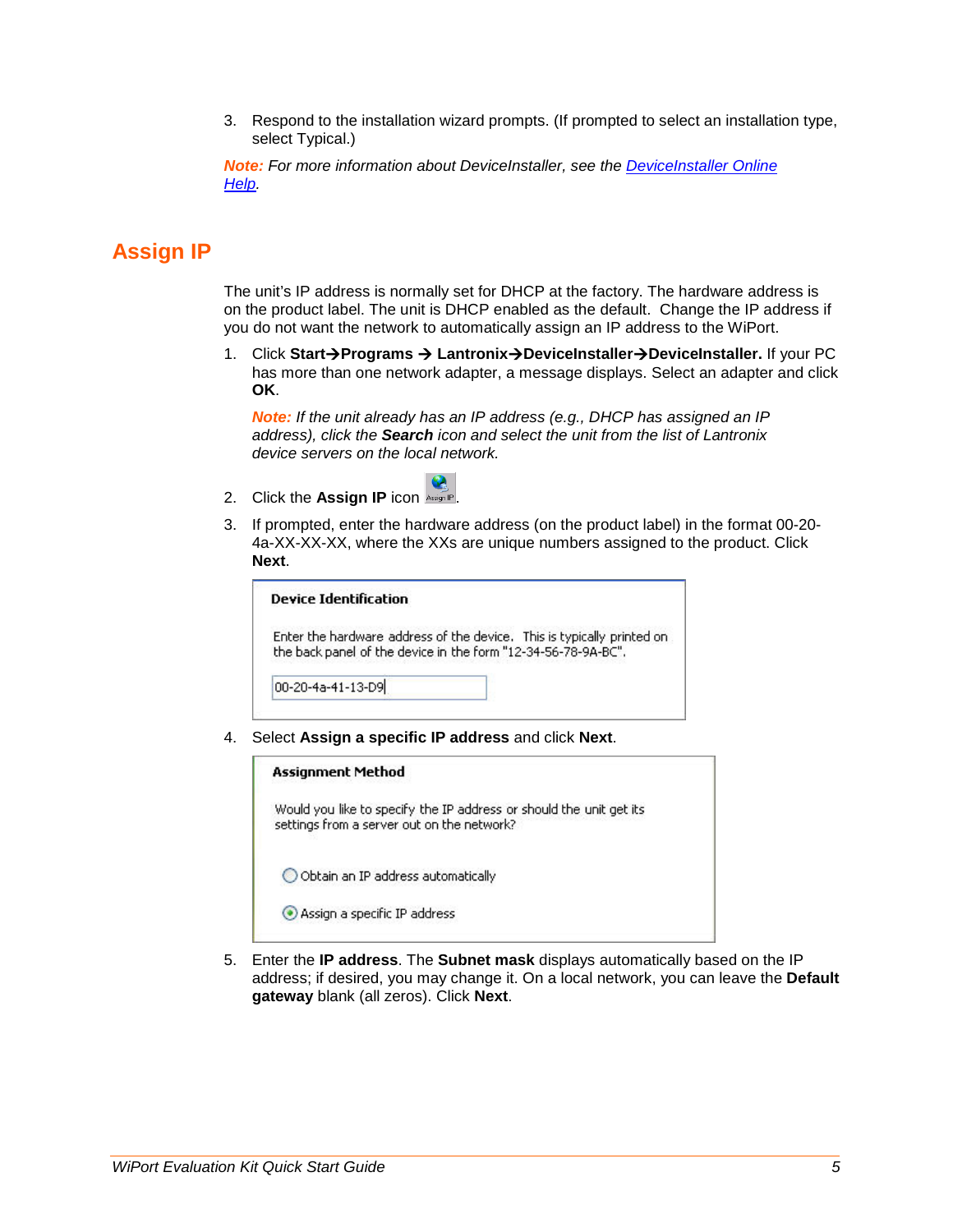| <b>IP Settings</b>         |         |                                                                                                                                                                                                                                                                                                       |
|----------------------------|---------|-------------------------------------------------------------------------------------------------------------------------------------------------------------------------------------------------------------------------------------------------------------------------------------------------------|
|                            |         | Please fill in the IP address, subnet, and gateway to assign the device.<br>The subnet will be filled in automatically as you type, but please verify<br>it for accuracy. Incorrect values in any of the below fields can make it<br>impossible for your device to communicate, and can cause network |
|                            |         |                                                                                                                                                                                                                                                                                                       |
| disruption.<br>IP address: | 0.0.0.0 |                                                                                                                                                                                                                                                                                                       |
| Subnet mask:               | 0.0.0.0 |                                                                                                                                                                                                                                                                                                       |

- 6. Click the **Assign** pushbutton and wait several seconds until a confirmation message displays. Click **Finish**.
- 7. Select the WiPort from the main window list and click **ToolsPing**. The results display in the Status area. Click the **Clear Status** button to clear the window to ping the device again.

| IP Address:                                                                                                                                                                                                                  |      |              |
|------------------------------------------------------------------------------------------------------------------------------------------------------------------------------------------------------------------------------|------|--------------|
| 172.19.238.20                                                                                                                                                                                                                | Ping | Clear Status |
| Status:                                                                                                                                                                                                                      |      |              |
| Reply from 172.19.238.20:0: bytes=60 time=0ms TTL=64<br>Reply from 172.19.238.20:0: bytes=60 time=0ms TTL=64<br>Reply from 172.19.238.20:0: bytes=60 time=0ms TTL=64<br>Reply from 172.19.238.20:0: bytes=60 time=0ms TTL=64 |      |              |
|                                                                                                                                                                                                                              |      |              |
|                                                                                                                                                                                                                              |      | Close        |

*Note: If you do not receive "Reply" messages, ensure the WiPort is visible on the network created by the laptop or desktop PC's wireless card. Also ensure the IP address assigned is valid for the particular network segment you are working with.* 

8. Click the **Close** button.